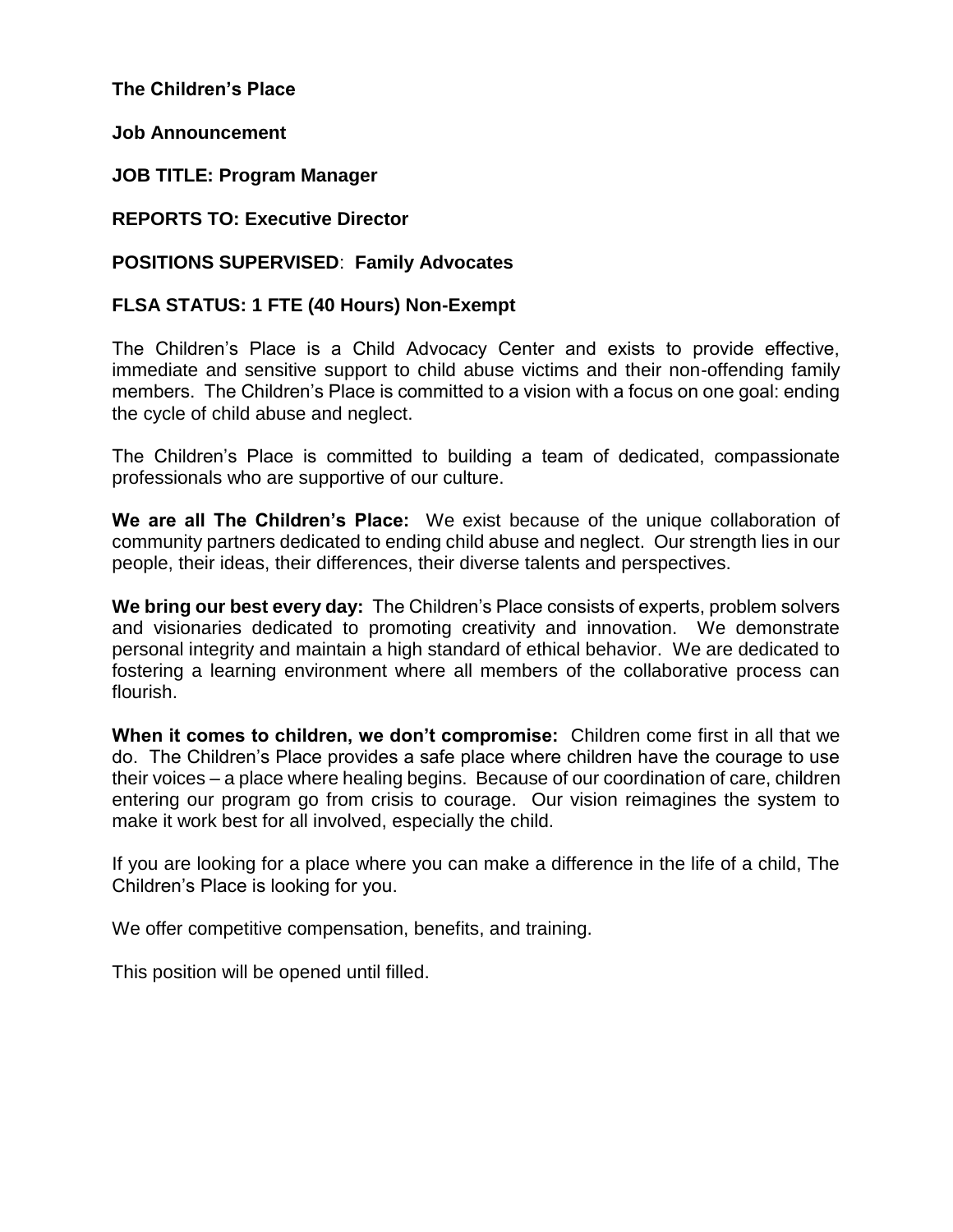*Please email your cover letter and resume to administrative@tcpak.org.*

*Fax to 907-357-5159, or*

*Mail to:*

*The Children's Place*

*P.O. Box 871788*

#### *Wasilla, Alaska 99687* **JOB DESCRIPTION:**

The Program Manager exercises discretion and independent judgment with respect to coordinating, providing and supervising direct services provided to children and families by The Children's Place including but not limited to providing/arranging for immediate safety, legal and community justice assistance, individual and systems advocacy, supervision and mentoring of Family Advocate staff and for operations of the Multidisciplinary Team. The Program Manager contributes to the team effort and maintains continuous quality improvement by welcoming new and different work requirements; exploring new opportunities to add value to the organization; helping others accomplish related job results; and being active in self-directed learning and professional development. Attending all mandatory staff meetings and in-service training. Providing and maintaining documentation of required training in appropriate field(s)

## **QUALIFICATIONS:**

- Master's Degree in Social Work preferred
- Bachelor Degree in related field with a minimum of three years' of progressively responsible experience providing services to child victims of maltreatment and to the people responsible for their care

# **JOB KNOWLEDGE REQUIRED BEFORE ENTERING EMPLOYMENT:**

- Solid understanding of the root causes, dynamics and prevention strategies for child maltreatment
- At least two years' experience providing direct services and victim advocacy with progressively responsible job duties and supervisory experience including screening, training and employee evaluation
- Ability to work independently with minimal supervision, to communicate effectively, and to work with people of varied backgrounds and value systems
- Ability to give and receive oral and written communications and to read, interpret, abide by and document required policies and procedures for program operations
- A personal and professional commitment to ending child maltreatment and related forms of interpersonal violence. Ability to effectively confront issues of gender and race
- Must be a responsible individual of reputable character who is known to exercise sound judgment, maintain confidentiality, cope with stress and crisis situations in a calm manner and who models non-violent behavior and freedom from substance abuse
- Must have or be able to pass State of Alaska and federal background check
- Must have valid Alaska driver's license or ability to travel off-site for meetings and/or services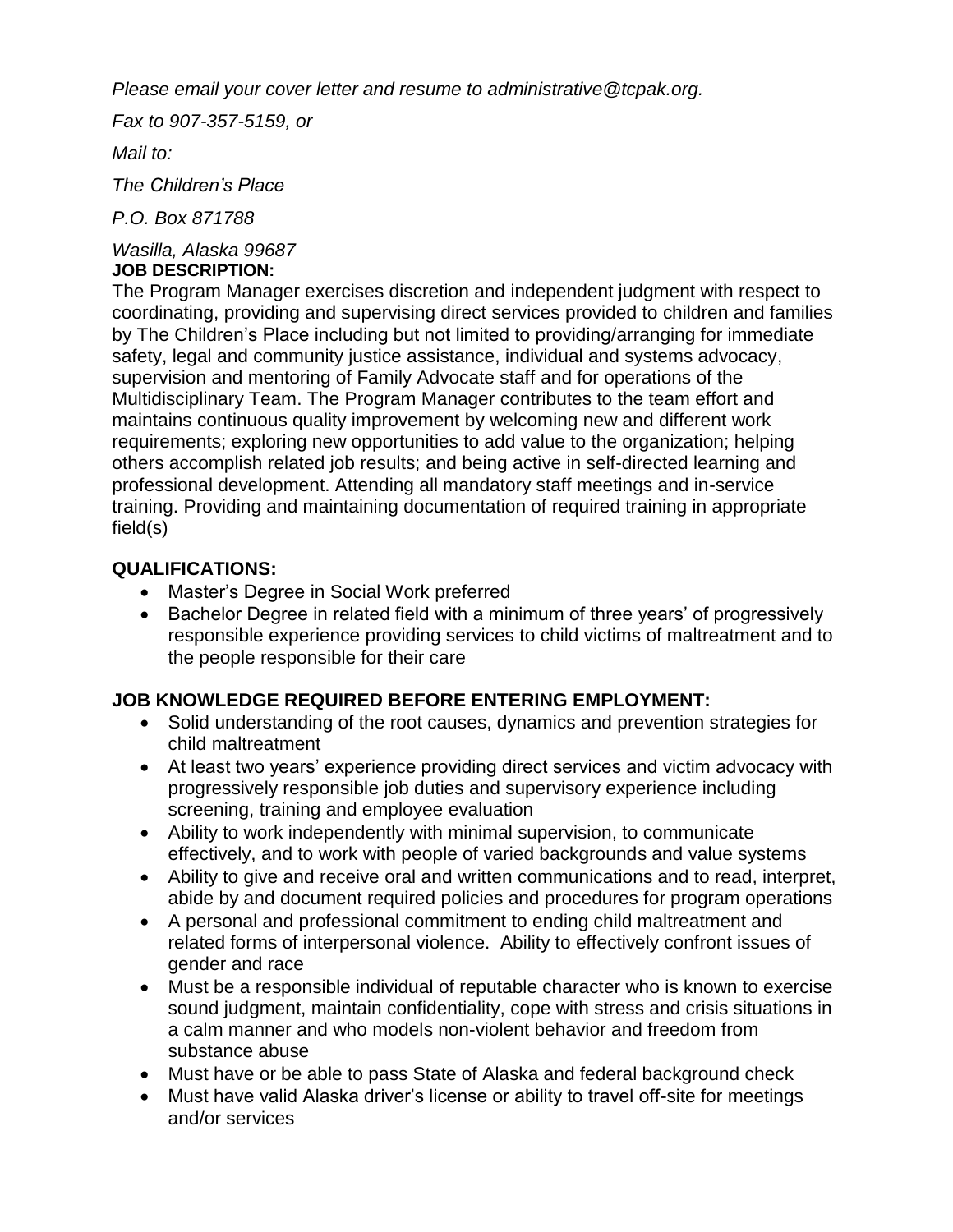### **ESSENTIAL SKILLS**

- Ability to hold highest standards of client confidentiality required
- Excellent written, oral and interpersonal communication skills and ability to function as a team member required
- Excellent customer service skills required for working with client families, donors/funders, board members, co-workers, multi-disciplinary team members, and the general public
- Ability to consistently demonstrate professional behaviors and leadership skills that are in support of the vision, mission, and philosophy of The Children's Place
- Ability to problem-solve, work independently and without constant supervision
- Skilled at proof-reading with intense attention to detail required
- Ability to be flexible in your work schedule
- Ability to provide trauma informed care, assessments and resources
- Proficient using office equipment/machines including computer, facsimile, scanner and copy machine
- Proficient with Microsoft Office Excel, Word, Power Point Presentations, Internet and E-mail
- Ability to work with deadlines, stressful situations, and shifting priorities
- Ability to follow written and oral instructions
- Ability to lift 50 pounds
- Ability to read, write and speak English
- Ability to maintain accurate charts and records
- Desire and ability to work as a team member toward a common goal with a wide range of clients of varied socioeconomic and ethnic backgrounds
- Demonstration of excellent interpersonal skills and a non-judgmental, supportive attitude toward patients, families, and community law enforcement and child protection professionals

### **RESPONSIBILITIES AND DUTIES:**

- Provide supervision of TCP program staff and interns including program monitoring and evaluation.
- Assists in the recruitment, hiring and training of all new members of program staff to ensure high quality candidates are properly screened, trained and supervised to meet the needs of the programmatic services.
- Assume a leadership role in ensuring collaboration among all members of the multi-disciplinary team, including protocol development and revision and facilitation of multi-disciplinary committees. Develop and implement regular orientation and training for new members of the MDT. Oversee planning of training and team building activities for TCP staff and MDT members.
- Review referrals with program staff, monitor screening process and provide best practices to case management. Assume a leadership role in expediting referral decisions and management of case logistics within TCP.
- Develop, implement and monitor on an ongoing basis an evaluation process within TCP to evaluate its programs, services and partner relations.
- Develop, implement and monitor on an ongoing basis the necessary activities to assist programs to remain in compliance with the standards for National Children's Alliance membership standards.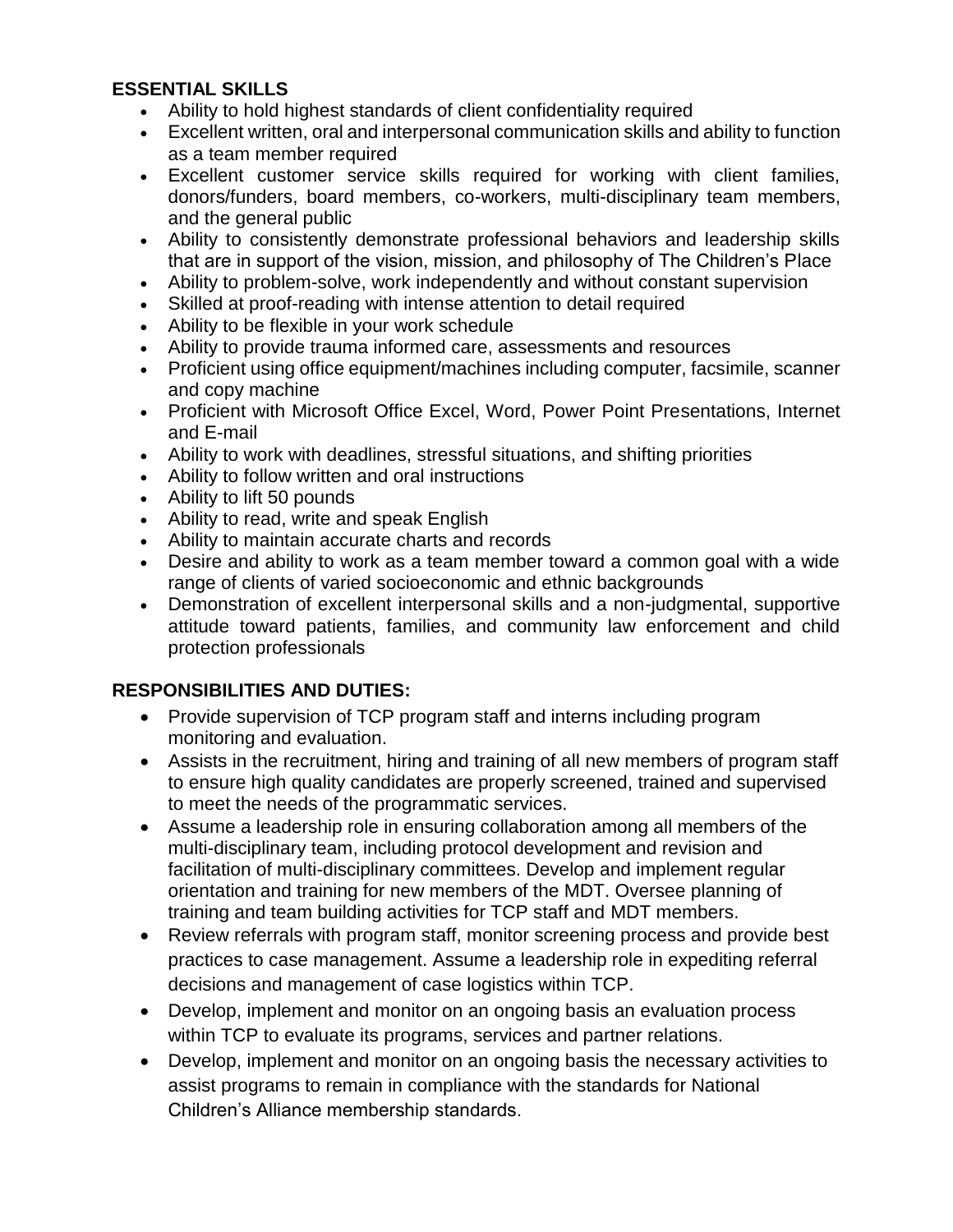- Assure that updated methodologies, practices and programs in all areas of TCP work with physically and sexually abused children.
- Implement and maintain the procedures, policies and operational manuals for TCP in compliance with the accreditation standards of the National Children's Alliance (NCA) and the local protocol.
- Promote strong, effective working relationships with partner agencies and other service providers.
- Collaborate and liaison with community organizations to network and build a collaborative working relationship between TCP and other programs.
- Implement and monitor outreach with community members and agencies through participation and presentations in local events.
- Maintain, monitor, and report statistical data for grants and NCA requirements.
- Assist the Executive Director on an as needed basis.
- Able to travel overnight to conference and training on occasion

### **PREFERRED:**

- Thorough understanding/knowledge of criminal, civil and community justice systems including ICWA, tribal courts and jurisdictions in PL280 states.
- Experience and training in working with people who have mental or physical challenges, who are impacted by fetal alcohol exposure and/or persons experiencing substance abuse or addictions
- Training in nationally approved ChildFirst interview model and experience testifying in court

This position is required to participate in a rotating schedule, as needed, to respond to The Children's Place after regular business hours for emergent cases

Expectations for participation in the rotating schedule are as follows:

- $\bullet$  Be available by telephone 24-hours per day, on your pre-scheduled "on call" day(s)
- Be prepared to respond in a drug and alcohol-free status to The Children's Place within 90 minutes of receiving a call for service

Employees pre-scheduled to be on-call for afterhours service are paid a flat "on-call rate" for each 24-hour period for which they are expected to respond. When an employee, who is pre-scheduled to be on-call, responds to The Children's Place, the employee is paid for actual hours worked, in addition to the daily "on-call rate".

**COORDINATION:** Works closely with the Medical Director and Nurse Practitioner under the guidance of the Executive Director to provide an effective, coordinated, ongoing response to persons seeking or receiving services.